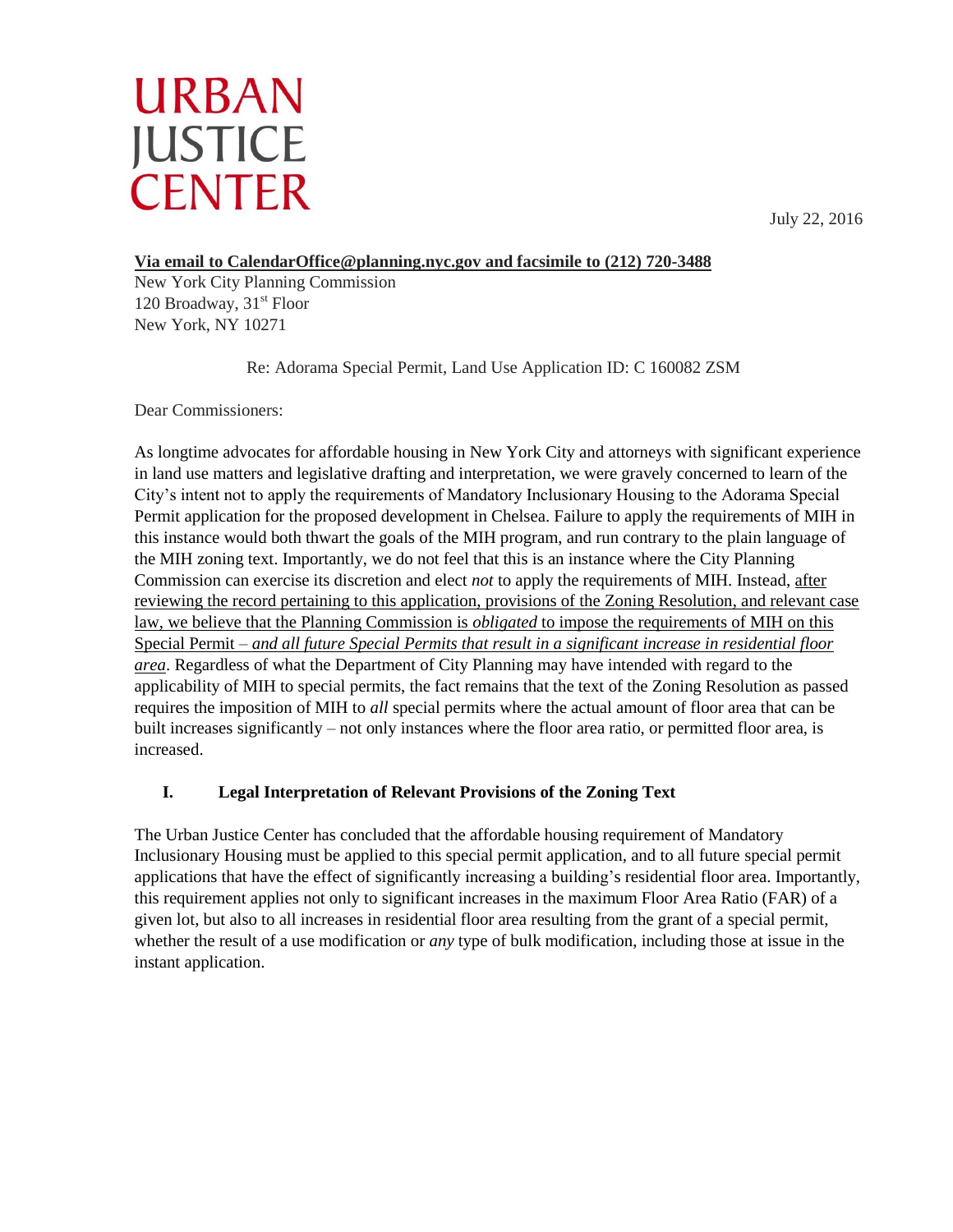#### A. Provisions within the Zoning Resolution Relevant to Mandatory Inclusionary Housing and Special Permits

Zoning Resolution (ZR) Section 23-933 provides that:

Inclusionary Housing Program shall … apply as a condition of City Planning Commission approval of special permits as set forth in ZR Section 74-32...

ZR Section 74-32, called "Additional Considerations for Special Permit Use and Bulk Modifications," reads:

Where a special permit application would allow a significant increase in #residential floor area# and the special #floor area# requirements in #Mandatory Inclusionary Housing areas# of paragraph (d) of Section 23-154 (Inclusionary Housing) are not otherwise applicable, the City Planning Commission, in establishing the appropriate terms and conditions for granting of such special permit, shall apply such requirements where consistent with the objectives of the Mandatory Inclusionary Housing program as set forth in Section 23-92 (General Provisions). However, where the Commission finds that such special permit application would facilitate significant public infrastructure or public facilities addressing needs that are not created by the proposed #development#, #enlargement# or #conversion#, the Commission may modify the requirements of such paragraph (d).

Paragraph (d) of Section 23-154 sets forth the special floor area provisions for zoning lots in MIH areas, including the affordable housing requirement. Finally, the objectives of MIH as described in Section 23- 92 are as follows:

The Inclusionary Housing Program is established to promote the creation and preservation of housing for residents with varied incomes in redeveloping neighborhoods and to enhance neighborhood economic diversity and thus to promote the general welfare.

B. Analysis

Representatives from the Department of City Planning have insisted that MIH is triggered only by increases in *permitted* residential floor area, whether achieved by an increase in a lot's overall maximum FAR or a through a use conversion (from manufacturing or commercial to residential). For example, at the June 20, 2016 hearing on the subject application, John Mangin, an attorney for the Department of City Planning, stated that:

MIH applies to special permits that would significantly increase permitted residential floor area. So, the archetypal situation is, say, a 74-711 that was enabling new residential floor area within a manufacturing district... MIH does not apply when an applicant is just seeking bulk modifications to reconfigure residential floor area that's already permitted.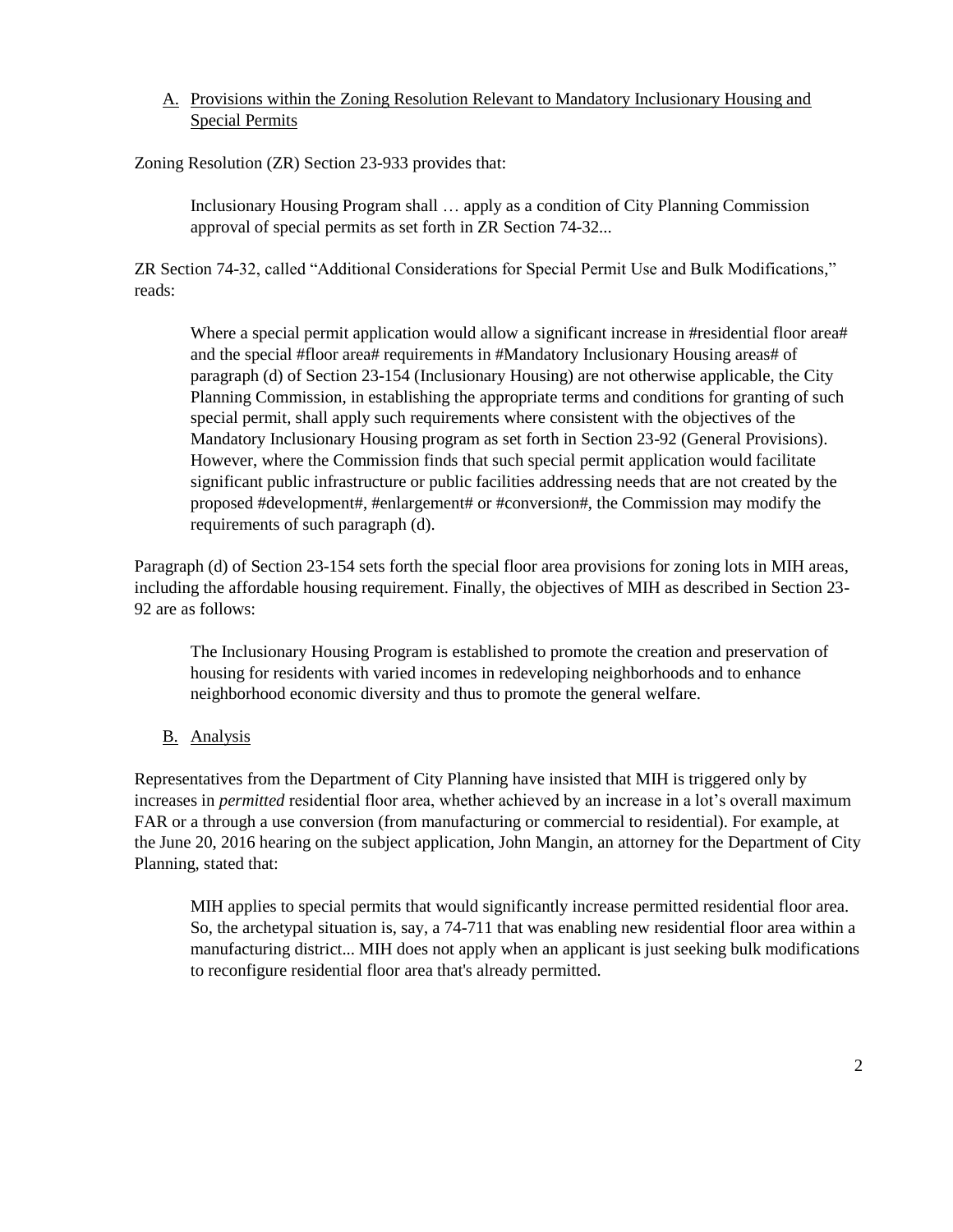Mangin concluded that because (1) the subject development falls within an existing  $R-10$  district, (2) the Commission's actions will not increase residential capacity at the site, and (3) bulk modifications alone do not trigger MIH, MIH should not apply to the application.

However, the Commission's actions *will* constitute bulk modifications and result in increased residential capacity, and there is nothing within the zoning text to support the notion that bulk modifications alone are insufficient to trigger MIH. The text does not justify limiting the application of MIH to increases in "permitted" or "maximum" residential floor area, to use rather than bulk modifications, or to bulk modifications that increase maximum FAR. Instead, the MIH affordability requirements must be applied to *all* instances where residential floor area is significantly increased through the issuance of a special permit.

#### 1. *MIH Is Triggered Because the Actions Would Increase "Residential Floor Area"*

The phrase "#residential floor area#," as used in ZR Section 74-32, refers to the actual amount of residential floor area that can be built on a zoning lot, taking into account available FAR, bulk rules, and all other zoning constraints. The phrase comprises two terms defined in ZR Section 12-10:

• "'Residential' means pertaining to a #residence#"

 $\overline{a}$ 

 "'Floor area' is the sum of the gross areas of the several floors of a #building# or #buildings#, measured from the exterior faces of exterior walls or from the center lines of walls separating two #buildings#."

Importantly, the phrase "residential floor area," without more, does *not* refer to the maximum residential floor area that could potentially be achieved on a site based solely on the lot's floor area ratio<sup>1</sup> multiplied by the lot area – a concept described elsewhere within the MIH text by the phrase "maximum #residential floor area ratio#." Specifically, ZR Section 23-154(b) states:

The #residential floor area# of a #zoning lot# may not exceed the base #floor area ratio# set forth in the table in this paragraph (b), except that such #floor area# may be increased on a #compensated zoning lot# by 1.25 square feet for each square foot of #low income floor area# provided, up to the maximum #floor area ratio# specified in the table, as applicable.

In the first sentence of this section, the phrase "may not exceed" makes clear that a lot's "residential floor area" can range in size, with the base or maximum floor area ratio establishing the upper boundary of what is permissible. A range in the ultimate "residential floor area" is possible because this figure is affected both by the applicable FAR, *and by other factors* (such as height and setback limits). In contrast, the table that follows absolutely defines both the base and maximum floor area ratios for each zoning district – fixed figures that do not vary.

ZR Section 23-22 likewise supports the interpretation that the phrase "residential floor area," without more, refers to the actual residential floor area capable of being built on a site, taking into account both available FAR and other constraints. There, the phrase "*maximum* #residential floor area# *permitted*"

<sup>&</sup>lt;sup>1</sup> Defined in Section 12-10 as "the total #floor area# on a #zoning lot#, divided by the #lot area# of that #zoning  $\text{lot#}$ ."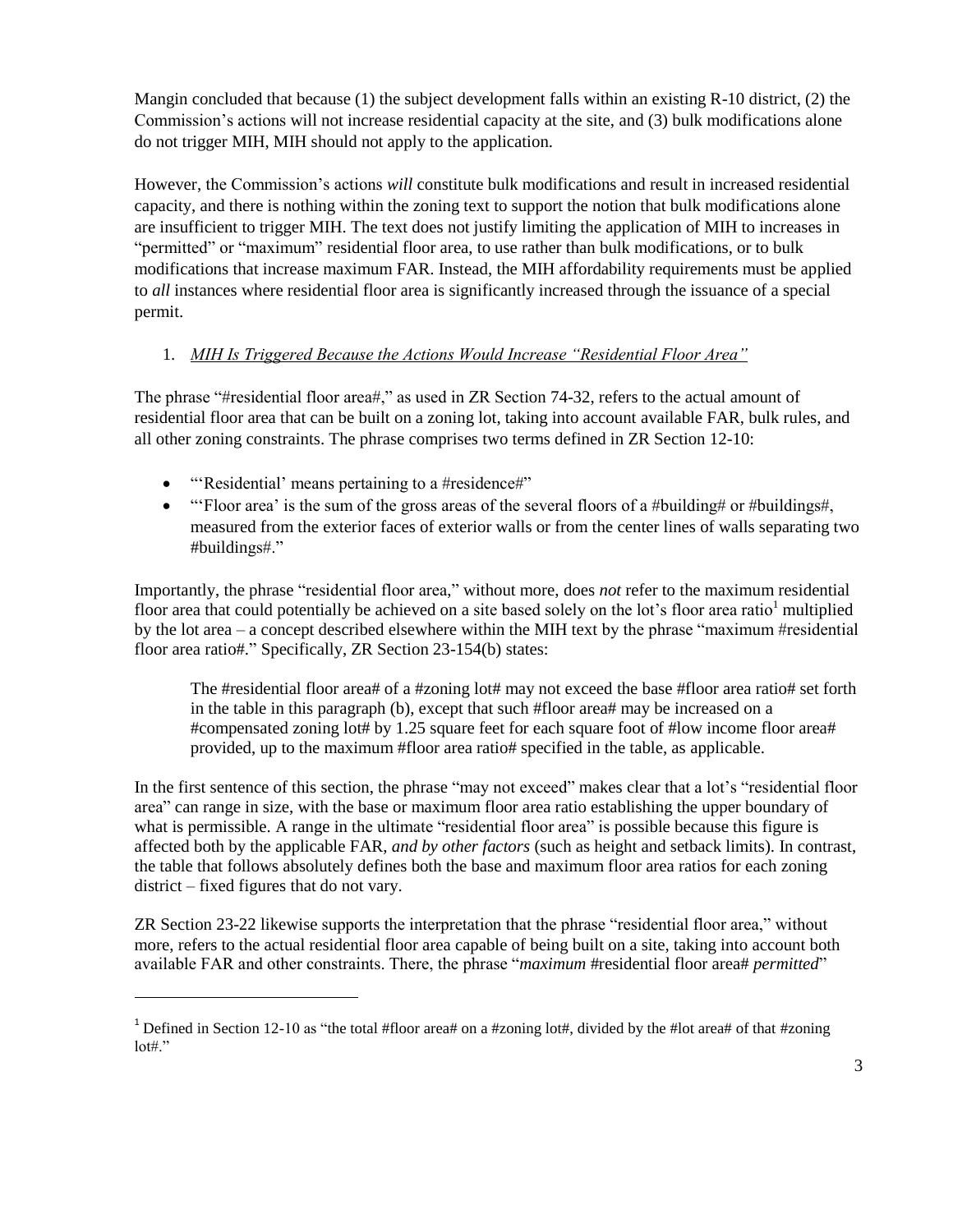(emphasis added) is used to describe the figure used to determine the maximum number of dwelling units allowed in each residential district. It is a general principle of statutory interpretation that each word in a statute must be assumed to be meaningful, and that interpretations that would render certain words redundant or without content must be rejected. Here, an interpretation that the phrase "residential floor area" as used in Section 23-154(b) is synonymous with "maximum residential floor area permitted" as used in Section 23-22 would gut the words "maximum … permitted" of their meaning.

Although the Commission's actions would not increase the overall permitted FAR of the site or increase maximum permitted residential FAR via a use conversion from commercial or manufacturing to residential, it is beyond dispute that the Adorama Special Permit *would* allow for the construction of 26 residential units and 22,367 zoning square feet of residential floor area that could not otherwise be built. Because ZR Section 74-32 clearly calls for the application of MIH "[w]here a special permit application would allow a significant increase in #residential floor area#," MIH must be applied.

#### *2. Any Bulk Modifications Are Sufficient to Trigger the Affordability Requirements of MIH*

As described above, DCP has testified that "MIH does not apply when an applicant is just seeking bulk modifications to reconfigure residential floor area that's already permitted." But ZR Section 74-32 is titled, "Additional Considerations for Special Permit Use *and Bulk Modifications*" (emphasis added), and within that Section, there is nothing that justifies limiting the application of MIH to bulk modifications where the maximum permitted residential FAR is increased. Instead, MIH applies to the full range of bulk modifications that result in a significant increase in residential floor area, with "bulk" defined in ZR Section 12-10 as:

the term used to describe the size of #buildings or other structures#, and their relationships to each other and to open areas and #lot lines#, and therefore includes

- (a) the size (including height and #floor area#) of #building or other structures#;
- (b) the area of the #zoning lot# upon which a #building# is located, and the number of #dwelling units# or #rooming units# within a #building# in relation to the area of the #zoning lot#;
- (c) the shape of #buildings or other structures#;
- (d) the location of exterior walls of #buildings or other structures# in relation to #lot lines#, to other walls of the same #building#, to #legally required windows#, or to other #buildings or other structures#; and
- (e) all open areas relating to #buildings or other structures# and their relationship thereto."

Because this Special Permit seeks "waivers in rear yard equivalent, rear setback, minimum distance between buildings, maximum base height and setback, and narrow buildings" – all of which will significantly alter the building envelope at the site in question – MIH must apply.

The principle of expressio unius – "inclusion of one thing implies the exclusion of the other" – further supports the interpretation that the application of MIH to special permits granting bulk modifications resulting in an increase in residential floor area is broad and unqualified. This is so because ZR Section 74-32 limits the application of MIH in numerous *other* ways that *are* enumerated, namely to situations where:

- There is a special permit application
- The permit application would allow an increase in residential floor area
- That increase would be significant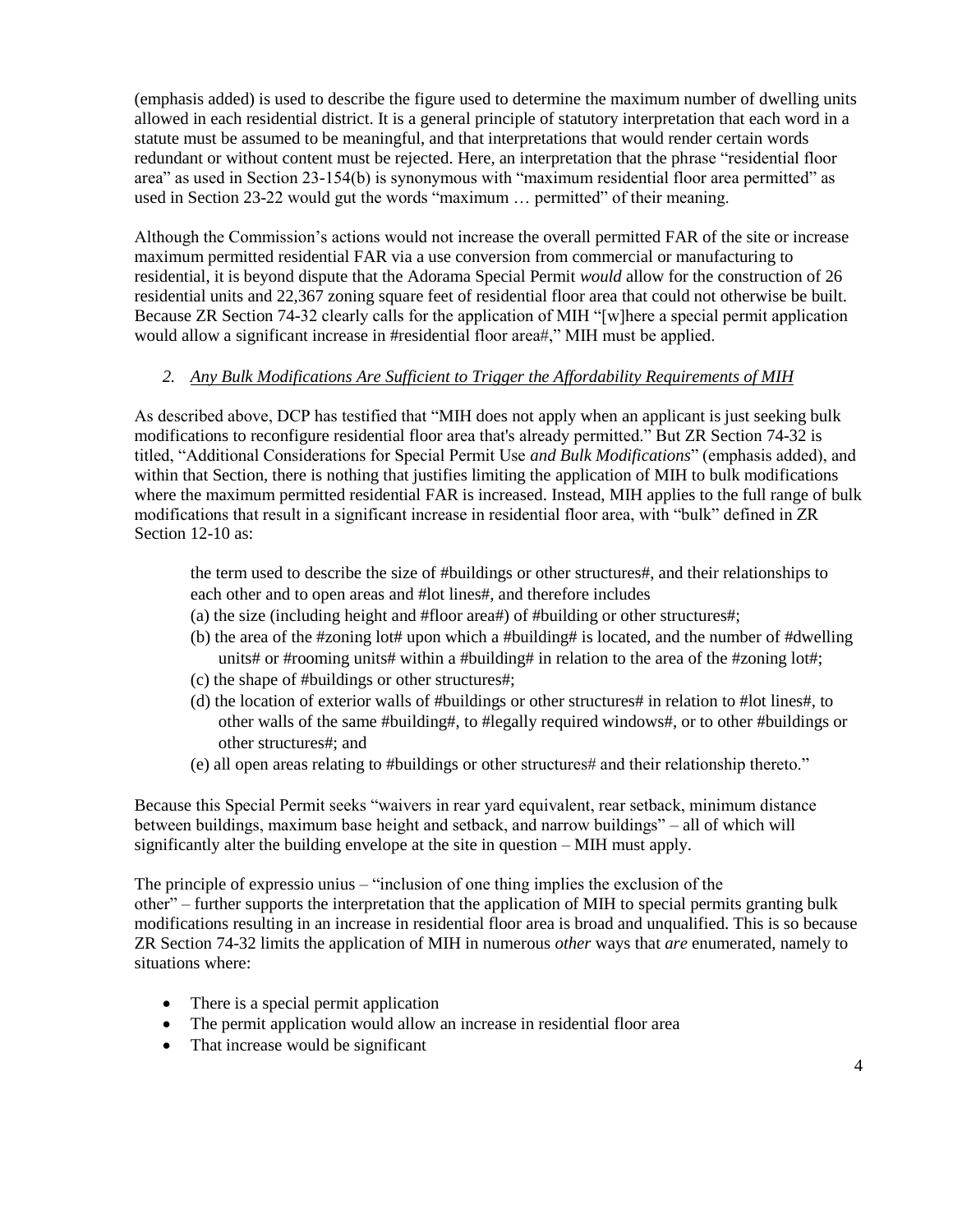- The special floor area requirements in MIH housing areas are not otherwise applicable
- Application of the MIH requirements would be consistent with the objectives of the MIH program as set forth in ZR Section 23-92
- The special permit application does not facilitate significant public infrastructure or public facilities addressing needs that are not created by the proposed development, enlargement, or conversion

It is clear that numerous limitations to the imposition of MIH requirements in the context of special permits were considered and ultimately adopted; a limitation to particular types of bulk modifications from among all those that might produce a significant increase in residential floor area was not included. Therefore, it would be improper for the Commission to impose this new limitation at this stage by declining to impose MIH in the context of this special permit application.

#### *3. The Adorama Special Permit Would Significantly Increase Residential Floor Area*

ZR Section 74-32 does not define what constitutes a "significant increase" in residential floor area triggering the application of MIH within the context of a special permit. However, ZR Section 23-154(4) establishes a threshold of 10 units or 12,500 square feet of residential floor area as the threshold for applying MIH requirements to developments, enlargements or conversions in MIH areas, and it is reasonable to apply that same threshold to special permit applications, as "it is well settled that a statute must be construed as a whole and that its various sections must be considered with reference to one another."<sup>2</sup> As the purpose of the application of MIH to special permits is the same as that for the application of MIH within MIH areas – i.e. "to promote the creation and preservation of housing for residents with varied incomes in redeveloping neighborhoods and to enhance neighborhood economic diversity and thus to promote the general welfare" (ZR Section 23-92) – there is no reason to think that developments, enlargements, and conversions resulting from the issuance of special permits, especially those in strong housing markets, would be subject to a different and less rigorous affordable housing requirement than projects in MIH areas. Therefore, the MIH zoning text supports the conclusion that MIH is triggered by any increase of 10 or more residential units or 12,500 square feet of residential floor area, whether in an MIH area or resulting from a special permit. Finally, within the context of this specific application, there has been little if any debate about whether the residential floor area resulting from the issuance of the Special Permit would be "significant;" instead, the discussion has centered around the question of whether the residential floor area (or maximum permitted residential floor area, as some insist) will be increased at all. In light of the text of the Zoning Resolution and the specific facts of this application, the Urban Justice Center concludes that the increase in residential floor area is "significant" and warrants application of MIH.

## *4. Applying the MIH Affordability Requirement Would Advance the Goals of MIH*

 $\overline{a}$ 

ZR Section 74-32 calls for the Planning Commission to apply the MIH affordability requirements to special permit applications where "consistent with the objectives of the Mandatory Inclusionary Housing program as set forth in Section 23-92." Per Section 23-92, the objectives of MIH are "[1] to promote the

<sup>&</sup>lt;sup>2</sup> Albany Law School v. New York State Office of Mental Retardation and Developmental Disabilities, 968 N.E.2d 967, 974 (NY 2012) (citing Friedman v. Connecticut Gen. Life Ins. Co., 877 N.E.2d 281 (2007)).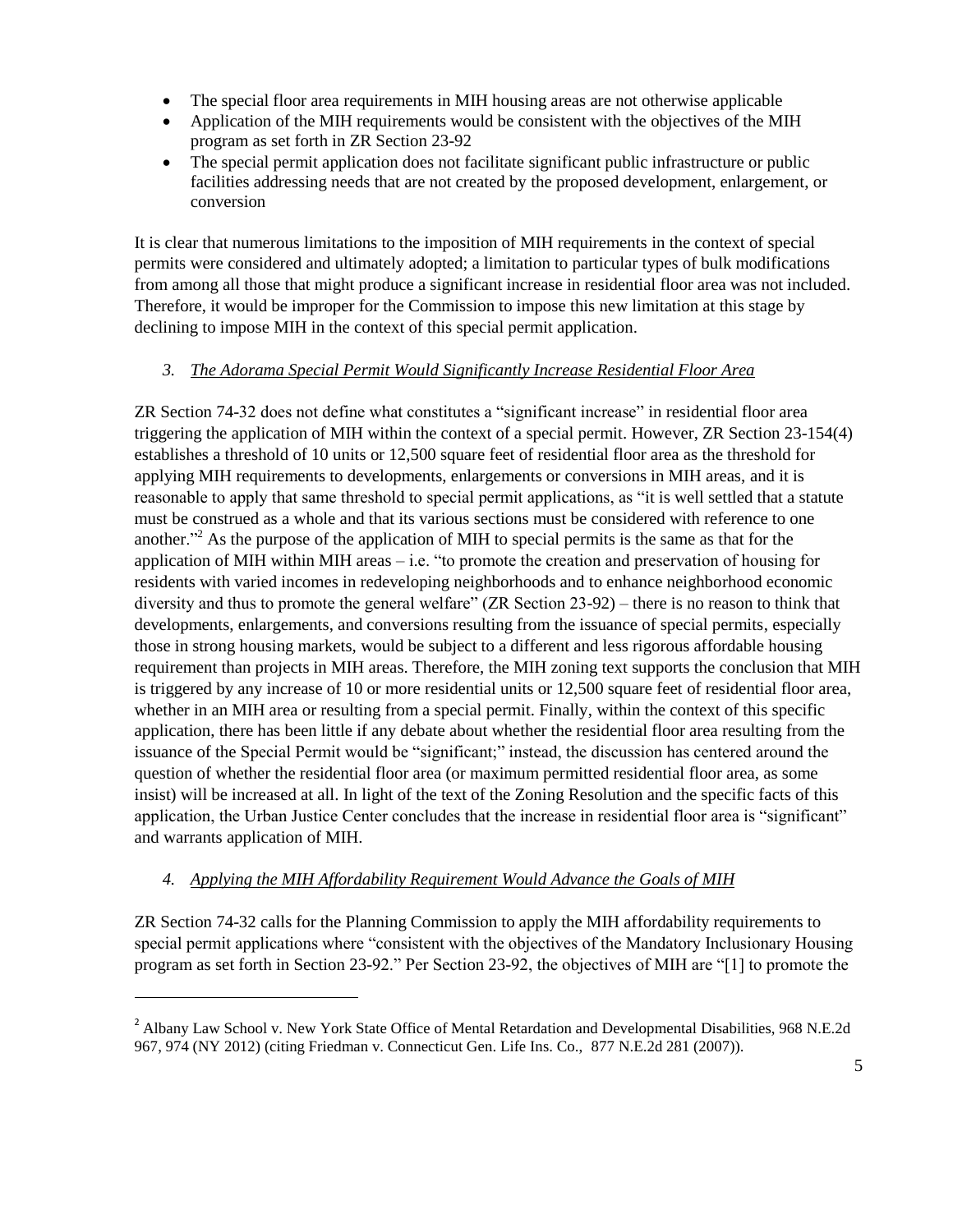creation and preservation of housing for residents with varied incomes in redeveloping neighborhoods and [2] to enhance neighborhood economic diversity and thus to promote the general welfare." It is clear that applying MIH to the development at 38-42 West 18th Street would advance both of these objectives.

First, the application of MIH to any and every development where such application is legally and financially sustainable advances the goal of creating and preserving housing for residents with varied incomes. This is so because MIH is one of the few tools that the City can leverage to secure permanently affordable housing for moderate- and low-income people, including individuals and families below 40% AMI. Market pressures, past policies that have failed to adequately produce and protect affordable housing, and present failures to establish and enforce policies sufficient to preserve the City's existing affordable housing stock have created a housing landscape from which low- and moderate-income residents are rapidly disappearing. Even neighborhoods that today have ample housing stock accessible to lower-income people desperately need the long-term protection that Mandatory Inclusionary Housing can provide. Therefore, the Urban Justice Center believes that MIH must apply to all special permit applications resulting in a significant increase in residential floor area, wherever the proposed development, enlargement, or conversion may occur.

Applying MIH to the Adorama Special Permit, and to special permit applications within landmark districts more generally, would also advance the second objective of MIH: the enhancement of neighborhood economic diversity. As noted in the Environmental Assessment Statement for the MIH Zoning Text Amendment:

[T]here have been approximately 180 applications for landmark special permits since 1977, the earliest date for which data are available … The vast majority (93 percent) of 74-71 applications have occurred in community districts in Manhattan below 96th Street. According to the *Market and Financial Study* conducted by BAE, these neighborhoods contain some of the strongest housing real estate markets in the city. They also represent some of the least economically diverse neighborhoods in the city, according to analysis provided in the DCP report, *Mandatory Inclusionary Housing: Promoting Economically Diverse Neighborhoods …* [T]he community districts where 74-71 applications are concentrated overlap substantially with the neighborhoods where the majority of households are concentrated within higher income brackets.<sup>3</sup>

The subject site's census tract, Manhattan 54, is a powerful illustration of this trend. Though the 2009- 2013 American Community Survey estimates that 17.3% of New York City's population has income below the poverty rate, only 2.0% of the subject site's census track has income below that threshold. By applying MIH to this and future special permit applications, including 74-711 applications, the City can generate affordable housing construction in areas that are among the least accessible to low-income New Yorkers today.

 $\overline{a}$ 

<sup>&</sup>lt;sup>3</sup> Environmental Assessment Statement for the Mandatory Inclusionary Housing Zoning Text Amendment, p.42-43 (EAS Attachments).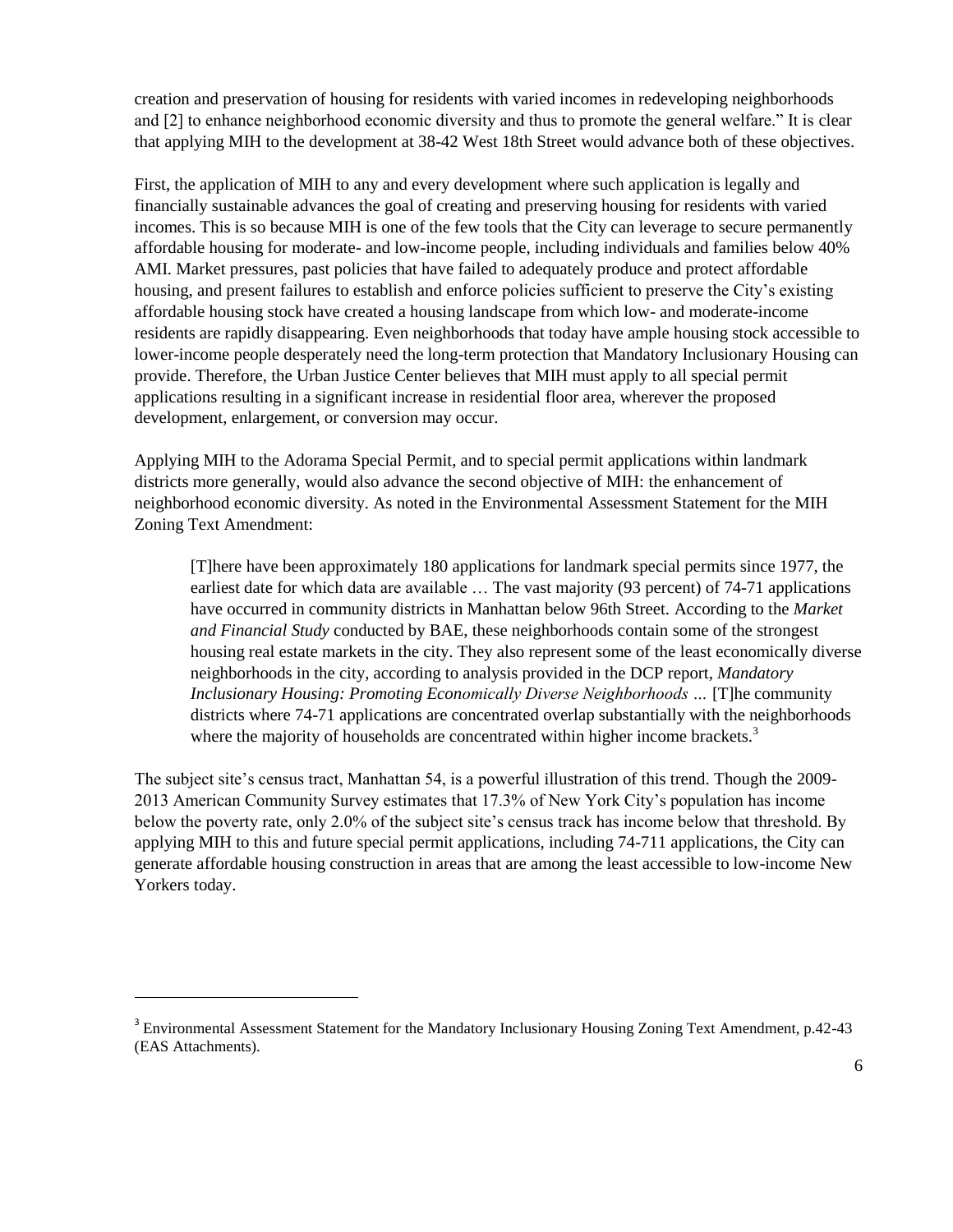*5. Because the Conditions of 74-32 Have Been Met, The Planning Commission Does Not Have Discretion to Decline to Apply MIH to This Application*

Regarding the role of the Planning Commission in applying the requirements of MIH to special permit applications, ZR Section 74-32 states, in relevant part:

Where a special permit application would allow a significant increase in #residential floor area# [and the other conditions for applying MIH to special permits, as described above, have been met] … the City Planning Commission … *shall apply* such requirements [emphasis added] … However, where the Commission finds that such special permit application would facilitate significant public infrastructure or public facilities addressing needs that are not created by the proposed #development#, #enlargement# or #conversion#, the Commission *may modify* [emphasis added] the requirements of such paragraph (d).

ZR Section 12-01, "Rules Applying to Text of Resolution," establishes that "shall" denotes a mandatory action. That Section provides that, "The word 'shall' is always mandatory and not discretionary. The word 'may' is permissive." Per ZR Section 74-32, the *only* instance in which the Commission "may" exercise discretion and modify the affordability requirements of MIH is "where the Commission finds that such special permit application would facilitate significant public infrastructure or public facilities addressing needs" not created by the subject application. Suggesting that the Commission may exercise discretion under other circumstances not expressly enumerated would again violate the principle of expressio unius – "inclusion of one thing implies the exclusion of the other."

### C. Legal Conclusion

 $\overline{a}$ 

Having clarified the meaning of the relevant provisions of the Zoning Resolution through basic principles of statutory interpretation, it is evident that the City Planning Commission *must* apply the affordability requirements of the Mandatory Inclusionary Housing program to any special permit for modification of use or bulk (including height, setback, rear yard or other regulations that limit the shape of a building) that results in a significant increase in actual residential floor area.

Regardless of what the intent of certain officials within the Department of City Planning may have been – a subject that is itself open to debate, as the administrative record includes evidence of intent supportive of the Urban Justice Center's interpretation that the application of MIH is always required where special permits, including 74-711 permits, result in a significant increase in residential floor area<sup>4</sup> – rules of statutory interpretation require that we look primarily to the law as written. As the Court of Appeals has

 $4$  For instance, Environmental Assessment Statement for MIH (p.44) described the Future With-Action Condition – i.e., the future in which MIH was adopted – as follows: "Developers could continue to pursue bulk modifications under 74-71 to facilitate a *fully commercial or community development without triggering a MIH requirement*  [emphasis added]. It is possible that some property owners who might otherwise choose to apply for 74-711 might instead pursue as-of-right redevelopment options for their property, such as commercial or community facility use, where these offer superior returns to those of mixed-income housing." The language in this section strongly conveys an intent that bulk modifications under 74-41 resulting in an increase in residential floor area would – *unlike fully commercial or community developments* – trigger the affordability requirements of MIH.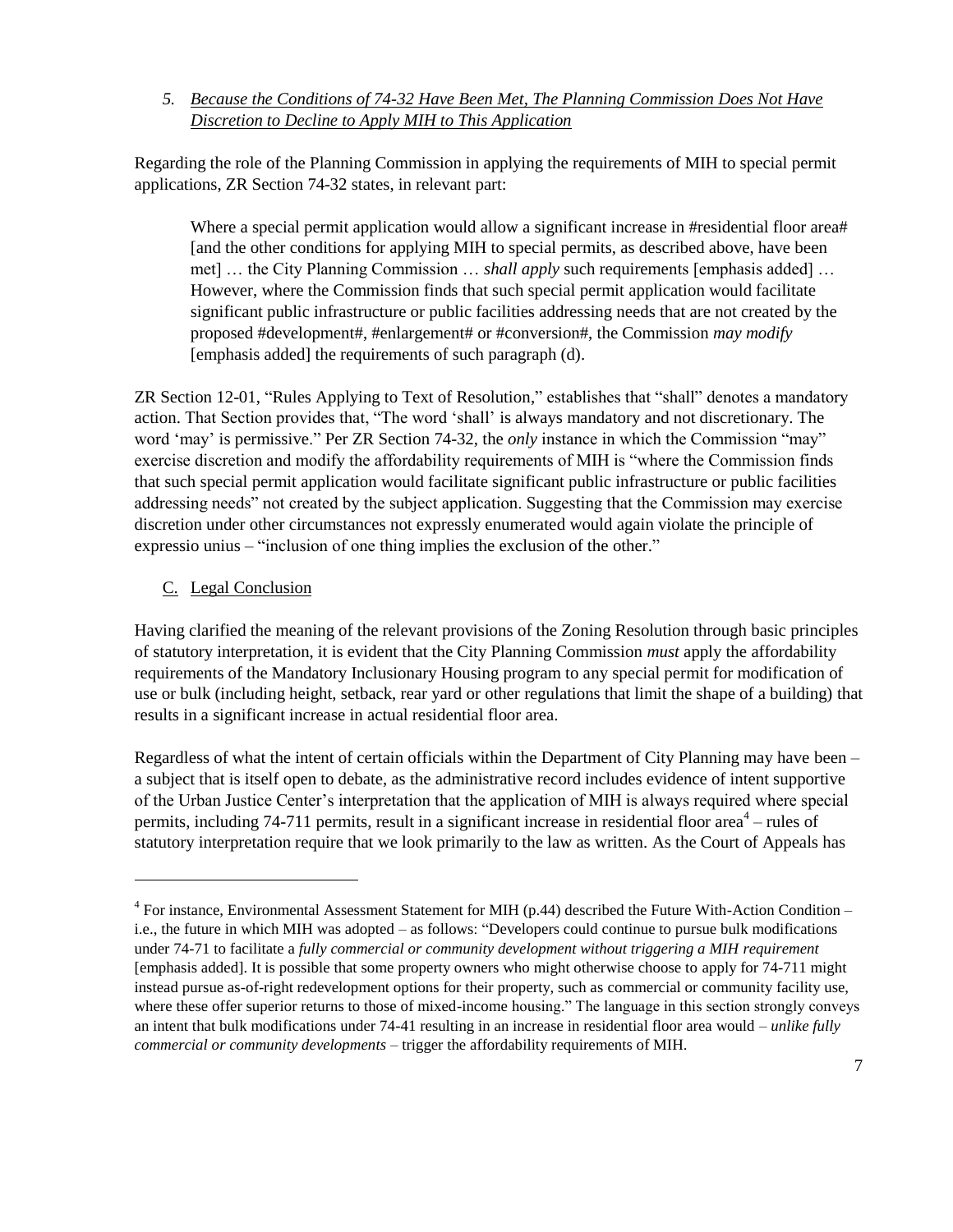explained, "As this is a question of statutory interpretation, we turn first to the plain language of the statutes as the best evidence of legislative intent."<sup>5</sup> If the law as written is clear and unambiguous, as in this case, there is no need to look to the administrative record to determine the meaning of words or phrases in the Zoning Resolution. Should this matter come before a court,

Courts are constitutionally bound to give effect to the expressed will of the Legislature and the plain and obvious meaning of a statute is always preferred to any curious, narrow or hidden sense that nothing but a strained interpretation of legislative intent would discern. . . . If, as here, the terms of a statute are plain and within the scope of legislative power, it declares itself and there is nothing left for interpretation.<sup>6</sup>

We therefore urge the Planning Commission to adopt the interpretation of 74-32 we have described, as we believe this interpretation is both the only legally permissible option, and the most desirable option from a policy perspective, as described more fully below.

#### **II. The Importance of Implementing Mandatory Inclusionary Housing in Wealthy Areas**

Prior to the passage of the MIH policy, the City consistently underscored MIH as a critical tool in its fight "to promote economically diverse neighborhoods at locations throughout the city and in the wide range of housing market conditions that exist in various neighborhoods."<sup>7</sup> Within that context, the City placed particular emphasis on the importance of MIH as a tool to secure permanently affordable housing in well-resourced areas – communities that offer numerous employment, educational, and other opportunities, but remain largely inaccessible to low-income New Yorkers today, the result both of rising rents and of previous policy decisions that failed to adequately prioritize affordable housing. Recognizing that "the technical requirements of dense development, scarcity of sites, cost of land, and high costs of materials and labor" meant that "unsubsidized new construction occurs at housing prices that are accessible only to more affluent households,"<sup>8</sup> the City insisted that MIH was a valuable tool to combat the "trends [that] threaten the access that low- and moderate-income households have to many of city's neighborhoods."<sup>9</sup> In its MIH policy study, the City provided significant evidence of the benefits of programs that permit low-income people to access housing in wealthier areas, relying on research that suggests that programs like these can increase adult employment rates, improve high school graduation rates, improve mental and physical health, and increase academic performance.<sup>10</sup> Before MIH was passed, Commissioner Vicki Been

 $\overline{a}$ 

<sup>5</sup> Malta Town Centre I, Ltd. v. Town of Malta Board of Assessment Review, 822 N.E.2d 331, 333 (N.Y. 2004).

<sup>&</sup>lt;sup>6</sup> Finger Lake Racing Ass'n, et al., v. New York State Racing & Wagering Board, 382 N.E. 1131, 1136 (N.Y. 1978).

<sup>7</sup> *New York City Mandatory Inclusionary Housing: Promoting Economically Diverse Neighborhoods*, Dep't of City Planning, City of New York (Sept. 2015), p.10.

<sup>8</sup> Id. at 8.

 $^9$  Id.

 $10$  The programs cited by the City include "the nation's first mobility experiment  $\dots$  the court-ordered relocation of Chicago Public Housing Authority residents from racially segregated, high poverty neighborhoods to communities with a higher degree of racial and economic integration," a program found to increase adult employment rates and improve high school graduation rates; the HUD-sponsored Moving to Opportunity program, which "found that among households that moved to neighborhoods with lower poverty rates, adults had both physical and mental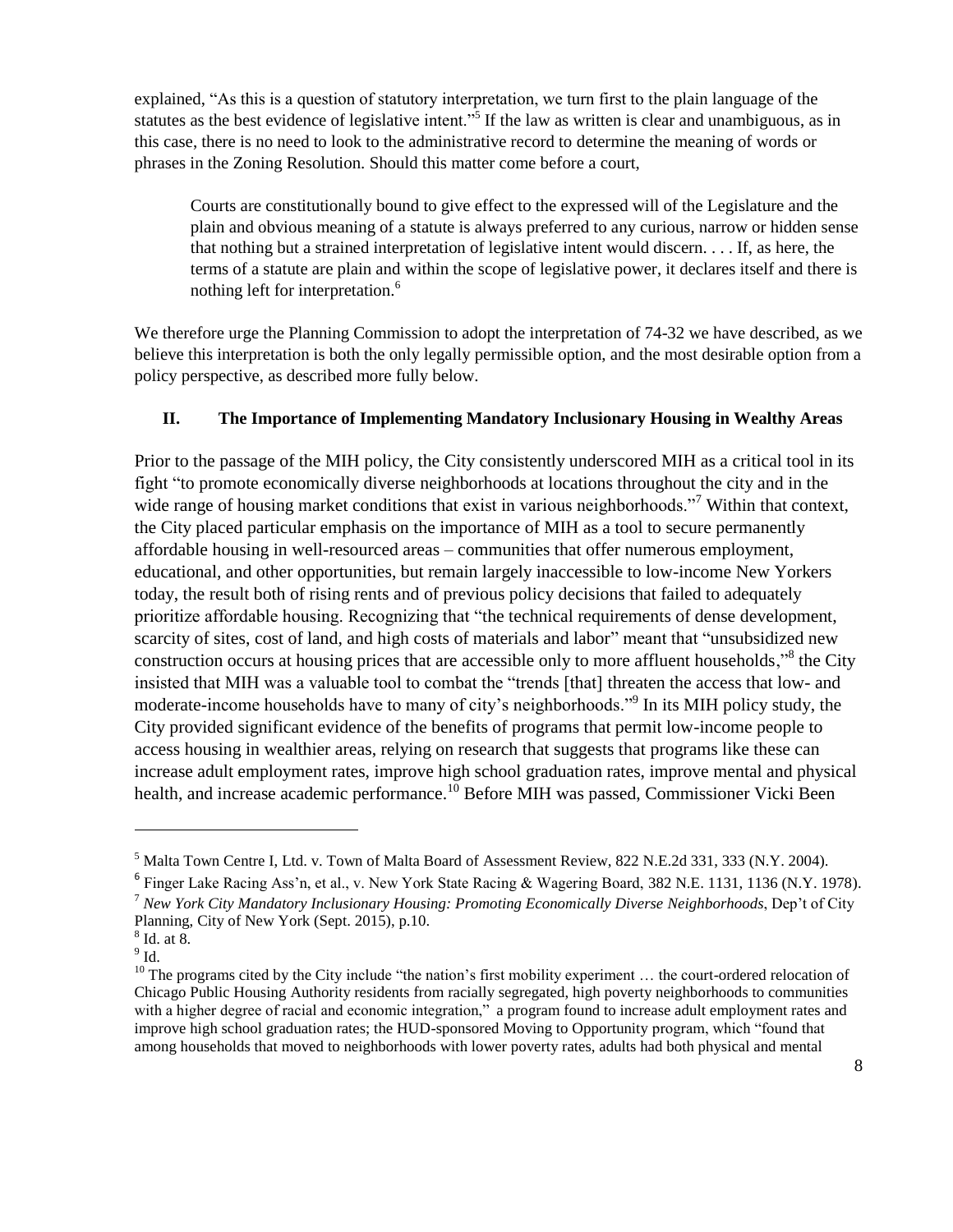also told the press that, "The goal [of the program] is to harness the private market"<sup>11</sup> – a goal that can be achieved only in strong housing markets, where the income from market-rate apartments is sufficient to cross-subsidize affordable housing units without additional investment from the City. Taken together, the City's statements around MIH prior to its passage suggested that a primary purpose of the policy is to secure affordable housing in wealthy communities, including the community where the development that is the subject of this application would be sited.

But so far, the City has named only low-income communities of color as target areas for neighborhood rezonings – areas where residents have faced generations of structural exclusion, exploitation, and neglect. Although the Urban Justice Center's clients in these communities welcome long-overdue investments in the resources and infrastructure other areas take for granted, many have come to regard Mandatory Inclusionary Housing as a Trojan horse that is being used to justify aggressive neighborhood rezoning policies that will hasten gentrification and displacement from these areas. If a core purpose of MIH is to increase the access of low-income residents to highopportunity areas, it is unclear why the City has elected to roll out MIH almost exclusively in neighborhoods where median incomes and rents are significantly below the citywide average. For example, rezoning communities include East New York, where the median income is less than \$35,000 a year (roughly 40% AMI), and the Southwest Bronx, which includes the poorest Congressional district in the nation and where the median income is just \$25,000 a year.

Within this context, questions regarding the applicability of MIH to individual developments in communities like Chelsea are of critical importance. Although the Urban Justice Center will continue to vigorously advocate for a more equitable distribution of neighborhood rezonings and the selection of higher-income, majority-white neighborhoods for future rezonings, should the City retain its exclusive focus for area-wide rezonings on low-income communities of color, individual site rezonings and special permit applications that increase residential floor area will represent the *only* avenues through which MIH may generate affordable housing in high-income communities. In turn, if the Commission declines to apply the requirements of MIH to the full universe of individual site developments that result in significant increases in residential floor area – an interpretation that we believe cannot be supported by the zoning text itself – MIH will fail to fulfill its promise of generating affordable housing units in the wealthy neighborhoods that are least accessible to low-income New Yorkers today.

 $\overline{a}$ 

health improvements" and young girls had significant improvements in health and other outcomes, even years later; and a 2010 study of "the academic performance of students living in publicly-owned inclusionary housing units in Montgomery County, Maryland - one of the wealthiest counties in the nation and home to the country's largest and oldest inclusionary housing program," which found that students who attended the most advantaged schools far outperformed those who attended the least advantaged schools. Id. at 48-49.

<sup>&</sup>lt;sup>11</sup> Steven Wishnia, "What Does 'Affordable Housing' Really Mean in de Blasio's New York? We're About to Find Out," GOTHAMIST (Feb. 10, 2016)[, http://gothamist.com/2016/02/10/affordable\\_housing\\_battle.php.](http://gothamist.com/2016/02/10/affordable_housing_battle.php)